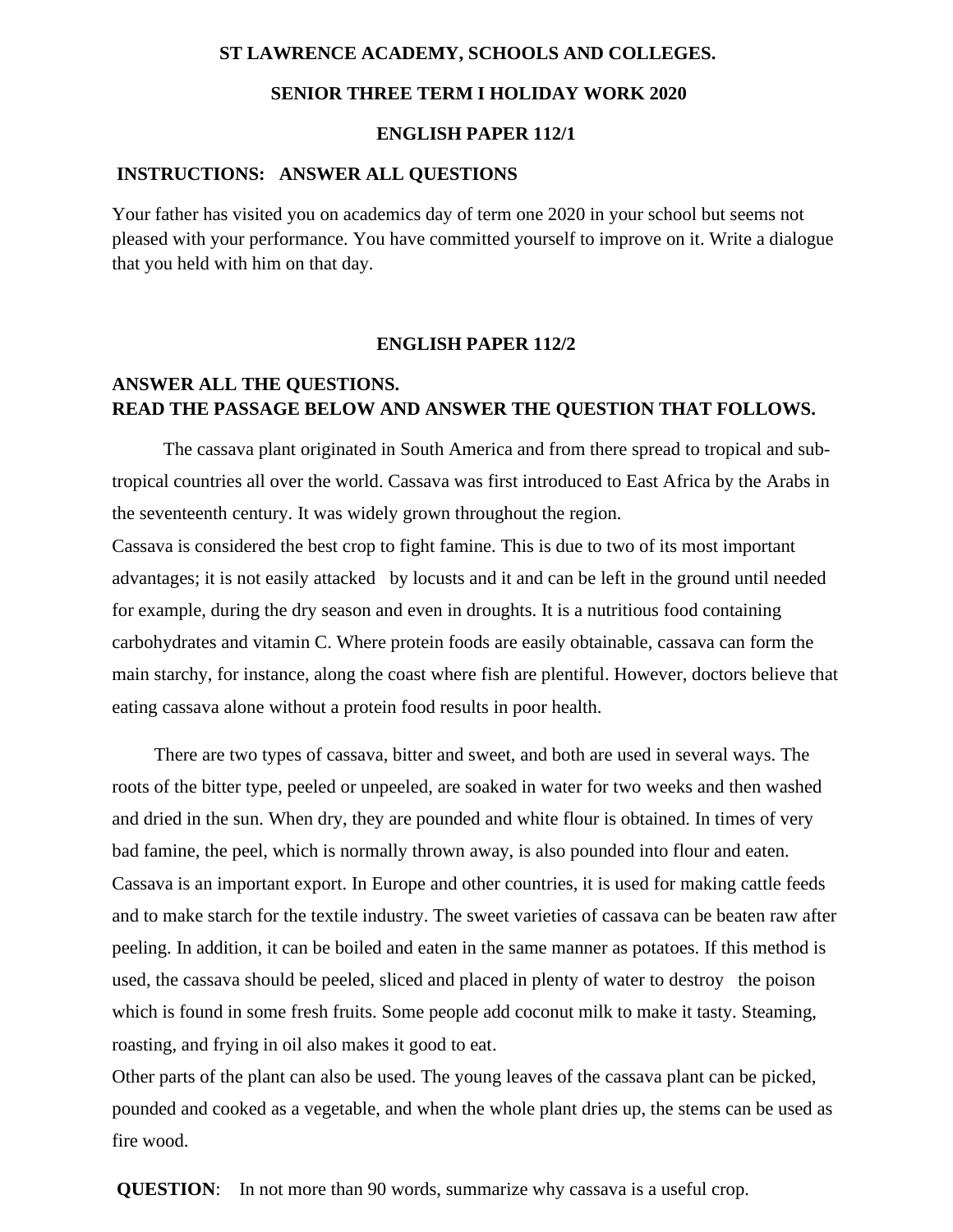## **Rewrite the following sentences as instructed without changing the meaning**.

- 1.1.When anyone dies, he sleeps forever. (Begin: To……………..)
- 1.2. That boy will need to be looked after. (Rewrite to end……………looking after.)
- 1.3.He was sorry to hear that his brother was injured in an accident. (Begin: To his……….)
- 1.4.Would you like to come with us for a ride? (Rewrite using……………riding………..)
- 1.5. He was angry at finding the cup broken.(Rewrite using "to")

## **Put a ring around your best choice.**

- 1.6. Do you mind …………………the windows?
	- A. close B. closing C. to close D. having closing
- 1.7. There is no way……………………to the dead.
	- A. for talking B. talked C. of talking D. talking
- 1.8. I like……………..television.
- A. watched B. watching C. watch D. to watching
- 1.9. All babies………………….vaccination.
- A. need to be B. are made C. need D. to be
- 1.10………………you swim in a flooded river?
- A. Must B. Will C. Dare D. Needn't

## **END**

## **PHYSICS**

## **INSTRUCTIONS**

## **Attempt all questions**

- 1. (a) Define the following terms as applied to magnetism (02mks)
	- (i) Magnetization
	- (ii) Demagnetization
		- (b) Describe one method of magnetization (03mks)
- 2. (a) Define; (02mks)
	- (i) Temperature
	- (ii) Thermometric property
	- (b) The distance between the fixed points on mercury –in-glass thermometer is 30cm.

What is the temperature in degrees Celsius if the mercury thread is 12cm below the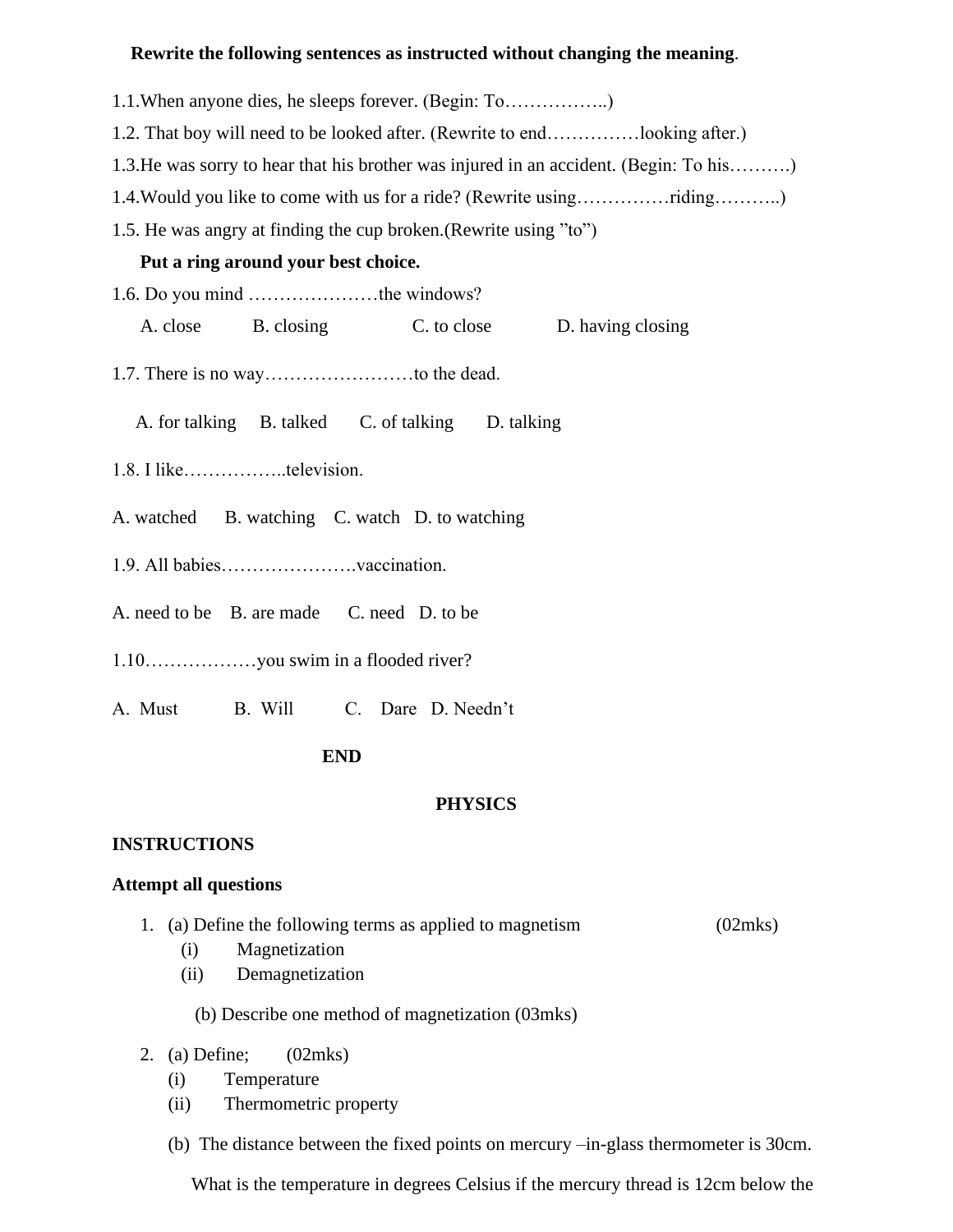steam point. (02mks)

- 3. (a) (i) Define the term diffusion (01mk)
	- (iii) State 3 factors affecting the rate of diffusion. (03mks)
	- (b) (i) Differentiate between scalar and vector quantities and give two examples of each. (02mks)

(c)



In the diagram above, obtain the resultant force on the particle, Q. (04mks)

#### **END**

#### **COMPUTER STUDIES**

#### **INSTRUCTIONS**

#### **Attempt all questions** (20 Marks)

- 1. Distinguish between WWW and the internet.
- b). Define the following terms; (1Mark@).
	- i. Intranet.
	- ii. Extranet.
	- iii. Electronic mail (E-Mail).
	- iv. E-mail address.

#### c). State four advantages of using e-mail as a means of communication over other means.

- 2. State two functions of each of the following desktop icons.
	- i. My computer.
	- ii. Recycle bin.
	- iii. My documents.

b). Define the following terms in relation to computer data processing.

- i. Processor speed.
- ii. Fetching.
- iii. Decoding.

#### **END**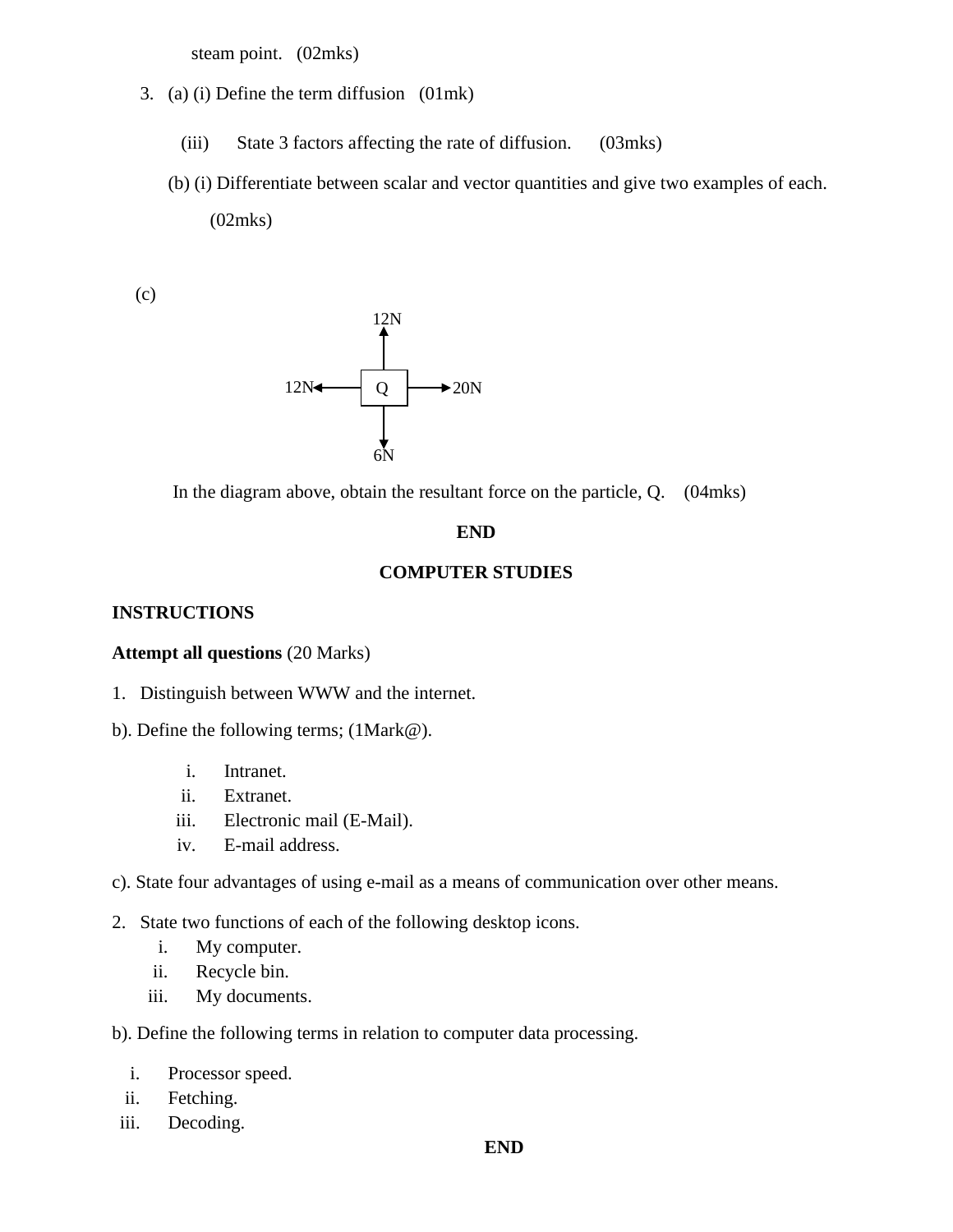## **IPS FINE ART**

## **Instruction Attempt all questions STUDIO TECHNOLOGY P612/(100%)**

|    | 1. Discuss the elements of art.                              | $(10 \text{ marks})$ |
|----|--------------------------------------------------------------|----------------------|
| 2  | Compare and contrast collage from mosaic.                    | $(04$ marks          |
| 1. | Briefly explain the methods of making mosaic                 | (4 marks)            |
| 2. | Explain how texture can be applied on any craft?             | $(5 \text{ marks})$  |
| 3. | a) what is composition                                       | (2 marks)            |
|    | b) Differiate between a logo and a trade mark.               | (4 marks)            |
|    | c). Explain the different techniques used to make pottery.   | $(10 \text{ marks})$ |
|    | 4. a) What is papier mache                                   | (2marks)             |
|    | b) Explain the layering technique of making papier mache     | (8 marks)            |
| 5. | a) Name and illustrate the tools used to produce sculpture.  | $(10 \text{ marks})$ |
| 6. | a). Discuss the different types of sculpture                 | $(10 \text{ Marks})$ |
|    | b). Give five functions of Sculpture in your community today | $(5 \text{ marks})$  |
| 7. | Explain five benefits of crafts shops in your community      | $(5 \text{ marks})$  |
| 8. | Suggest six ways of promoting the craft industry in Uganda   | $(6 \text{ marks})$  |

## **STILLLIFE AND NATURE P612/2 (100%)**

#### **Draw and study a Flower inside mineral water battle.**

## **IMAGINATIVE COMPOSITION 612/4 (100%) (attempt one question )**

- 1. Imagine and Compose meaningful composition from any one topic below.
- a). Market place
- b). At the party
- c). Bad dream
- d). Winner

# **GRAPHIC DESIGN P612/5 (100%)**

## *Attempt one question*

- *1.* In an area of 20 cm by 30cm, design a poster for a school cultural gala at London College on 20th June 2020 at 8:00am. Free entrance and not more than three colors.
- *2.* Design a book cover in an area of 20cm x 30cm x 2cm for "AFRICAN CULTURE" written by ODONG MARTIN and published by Uganda book center. Do not use more than three colors.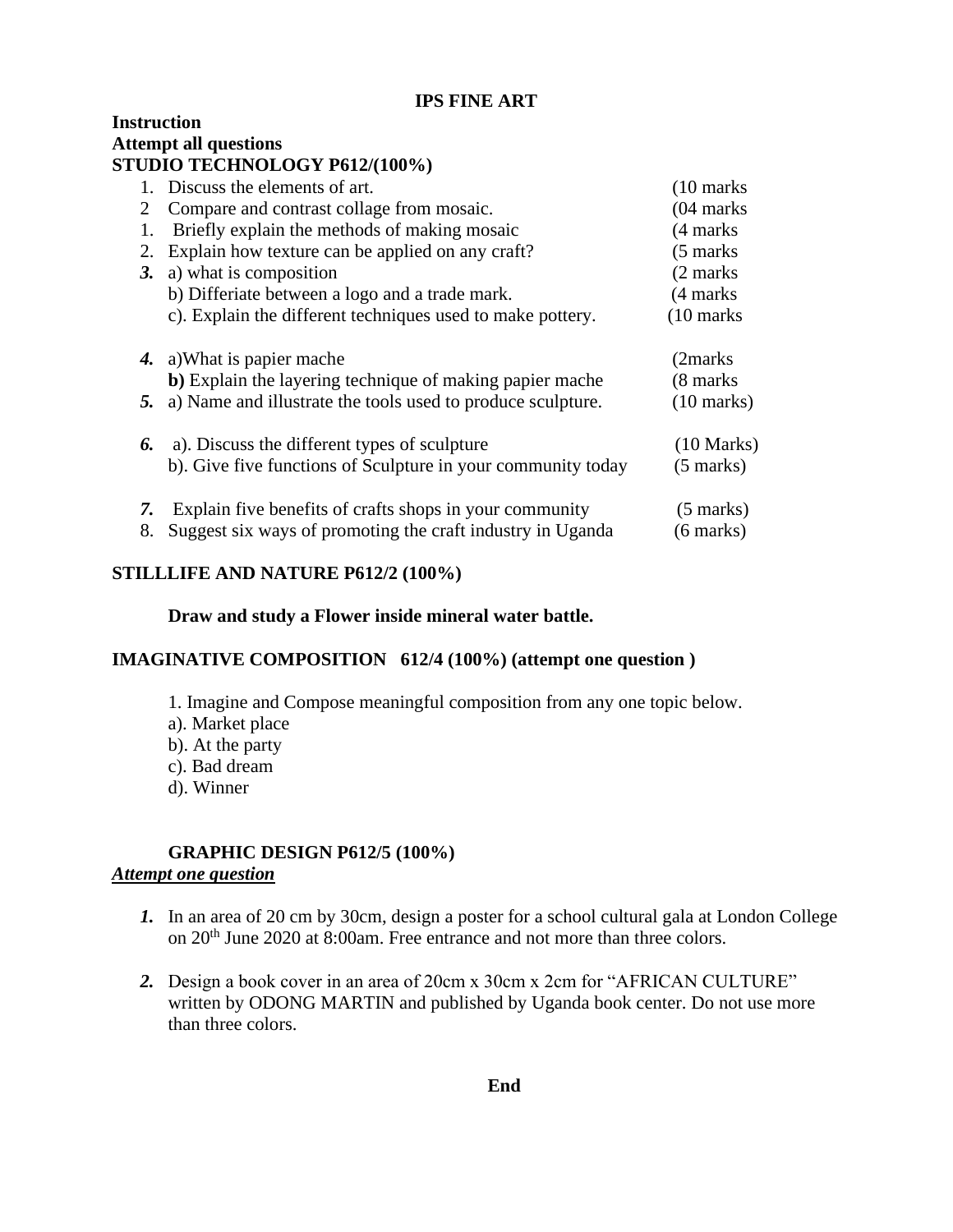#### **CHEMISTRY**

#### *Instructions: attempt all questions.*

- 1. a) With the aid of a diagram, explain how nitric acid can be prepared in the laboratory.
	- b) Concentrated nitric acid is added to copper in a test tube.
	- i) State what was observed
	- ii) Write equation for the reaction
	- c) State what is observed and write equation to show the effect of heat on
	- i) Potassium nitrate
	- ii) Silver nitrate

d) Describe a test that can be used to confirm nitrate ions in solution. e) State one industrial use of nitric acid.

#### **End**

#### **S.3 CRE**

#### **Instructions: Answer all questions.**

- **1.** (a) Show how marriages were more stable in African Traditional Society than Today. (10 Marks)
	- (b) What Bible teaching can help the youth find suitable marriage partners? (10 Marks)
- **2.** (a) Give reasons why people prefer trial marriages rather than other forms of marriage. (10 Marks).
	- (b) How can a Christian be encouraged to take up Church Marriage? (10 Marks)

**End.**

(c)

#### **S3 MATHEMATICS**

#### INSTRUCTIONS:

- Answer all questions
- 1. Given that  $f(x) = 3x + 4$ , find
	- i)  $f(3)$
	- ii)  $f(5)$
	- iii) The value of  $x$  for  $f(x)$  is undefined.
	- iv)  $f^{-1}(x)$
	- v)  $f^{-1}(6)$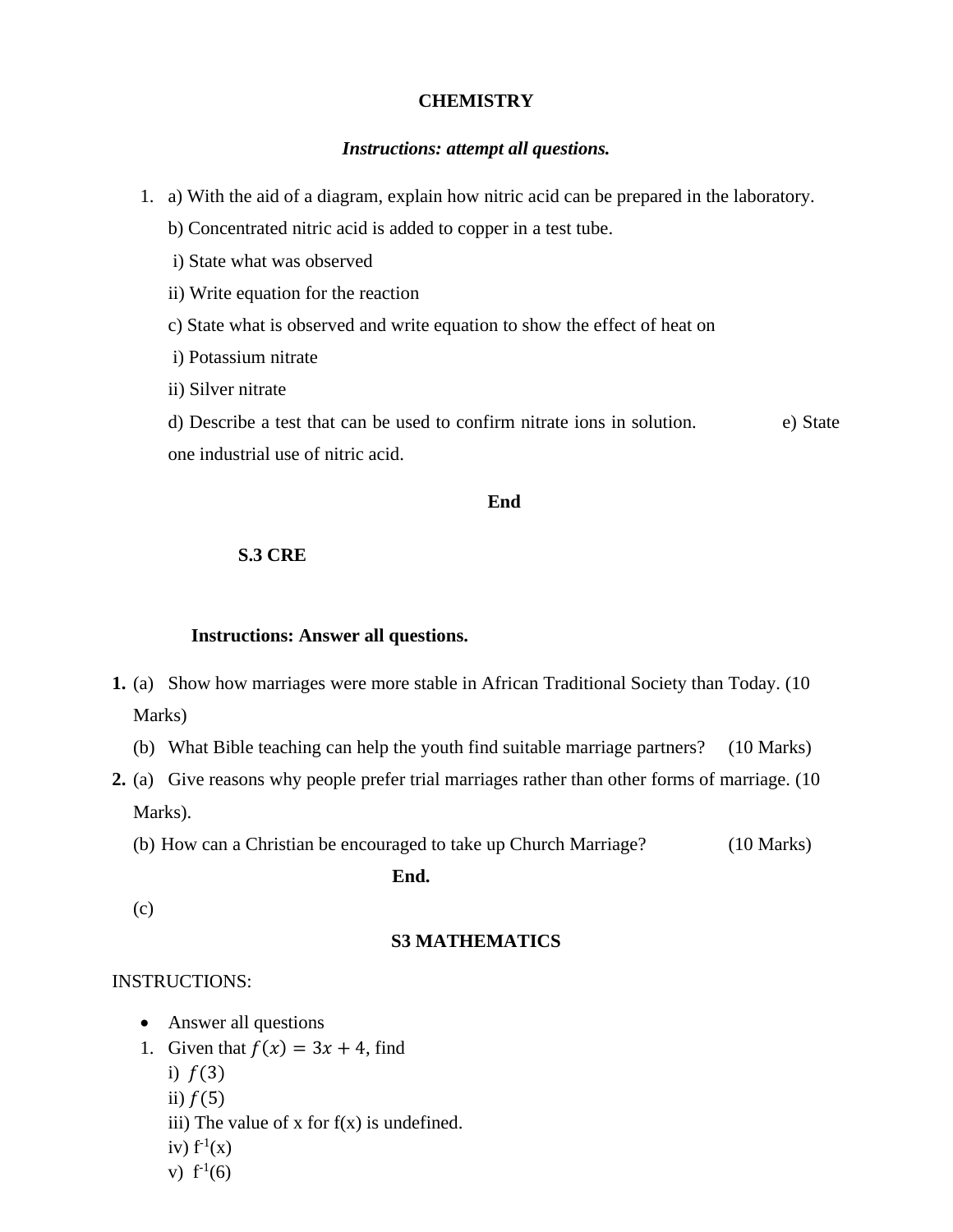- 2. A group of students was asked what games they play. It was found out that 20 play Rugby(R), 30 play soccer(s) and 15 plays Basket ball (B). 6 play both soccer and Rugby, 4 play both soccer and Basket ball and 5 play both Rugby and Basket ball. The number of those who play soccer only is equal to the number of those who play Rugby only. All the students play at least one of the games.
	- a) Represent the information above on the Venn diagram.
	- b) Find the number of students
	- i) Who play all the three games?
	- ii) In the group

3. .A bag contains 3 blue balls and 5 green balls. Two balls were picked at random without replacement. Find the probability the last ball s blue

#### **End**

## **S3 HISTORY 1 (EAST AFRICA)**

#### **Attempt all questions**

1. a) What were the causes of the 1952- 56 conflicts between the Kikuyu and the British? (13 marks)

b) What were the effects of these conflicts on the people of East Africa? (12 marks)

- 2. a) Why was the 1900 Buganda agreement signed ? (12 marks)
	- b) What were the terms of the agreement?

#### S3 HISTORY 4 (SOUTH AFRICA)

Attempt all questions

- 1. (a) What were the causes of the 2nd Anglo -Boer war in South Africa? (13 marks)
	- (b) What were the effects of this war on the people of South Africa (12 marks)
- 2. (a) Explain the reasons for the formation of Bantustans. (12 marks)
	- (b) What were the effects of Bantustans on the people of South Africa (13 marks)

#### **BIOLOGY HOLIDAY**

#### **INSTRUCTION: DO ALL NUMBERS**

- a Describe the homeostatic control of blood sugar in man.10mks
- b. How is the kidney nephrone adapted to its functions.10mks?